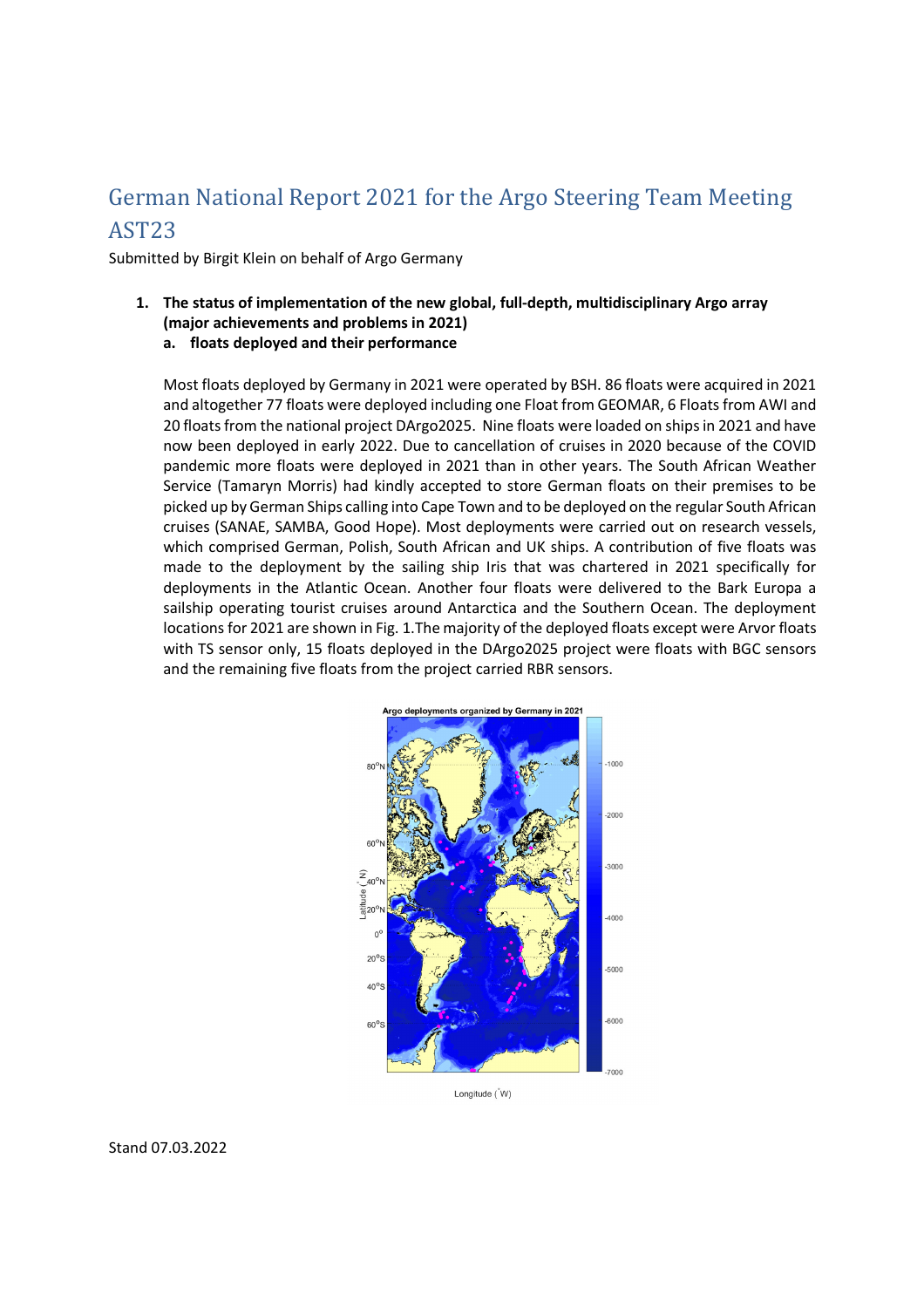Fig. 1: Deployment positions for floats operated nationally in 2021 in the Atlantic Ocean.

#### **b. technical problems encountered and solved**

None of our floats deployed in 2021 has experienced serious technical problems.

## **status of contributions to Argo data management ( including status of high salinity drift floats, decoding difficulties, ramping up to include BGC or Deep floats, etc.)**

Germany has continued its work in the European Research Infrastructure Consortium EURO-ARGO-ERIC, which was established in July 2014. In 2020, the EuroArgo ERIC has started a joint census of floats affected by fast salinity drift at European level to estimate the effects on the data stream. Initially, the list was established on GitHub and shared as a google-docx document. The working group on fast salinity drift reported at ADMT-21 and ADMT-22 on the issue. It was decided to collect the information in a joint spreadsheet with information on all premature salty drifter regardless if the develop abrupt salty drift or drift more or less continuously. The link to the spreadsheet is given below and entries can be entered either from all DMQC operators directly or be send as lists to Birgit.klein@bsh.de for inclusion in the table.

## https://docs.google.com/spreadsheets/d/1TA7SAnTiUvCK7AyGtSTUq3gu9QFbVdONj9M9zA q8CJU/edit?usp=sharing

The national contributions to the spreadsheet will be updated for AST-23.

#### **status of delayed mode quality control process**

BSH had adopted floats from all German universities and agreed last year to perform similar services for the AWI floats. The status of delayed mode quality process for German floats is good. The overall percentage of D-files from all German programs is remaining at a high level (>90%). DMQC has now also been performed for the subset of re-processed AWI floats (now in V3.1) and is awaiting approval from AWI PIs. Now only 42% of the AWI files are available as D-files. The census of the delayed mode quality control was given in detail in the data management report from November 2021.

BSH has also adopted floats from Finland (37 floats), the Netherlands (92 floats), Norway (58 floats) and Poland (26 floats) for DMQC and is responsible in the framework of the MOCCA project (coordinated by the ERIC) for the delayed-mode quality control of 65 MOCCA floats in the Nordic Seas, the subpolar gyre and the Southern Ocean. The progress in these programs providing D-files is generally good. Since Argo-Norway has received funding from the national research council to increase the number of Norwegian floats deployed per year, the program will get more involved in the DMQC activities after we had organized a DMQC training workshop for Norway and Poland in 2019. Floats deployed from 2020 onward will be covered by Norwegian and Polish DMQC operators.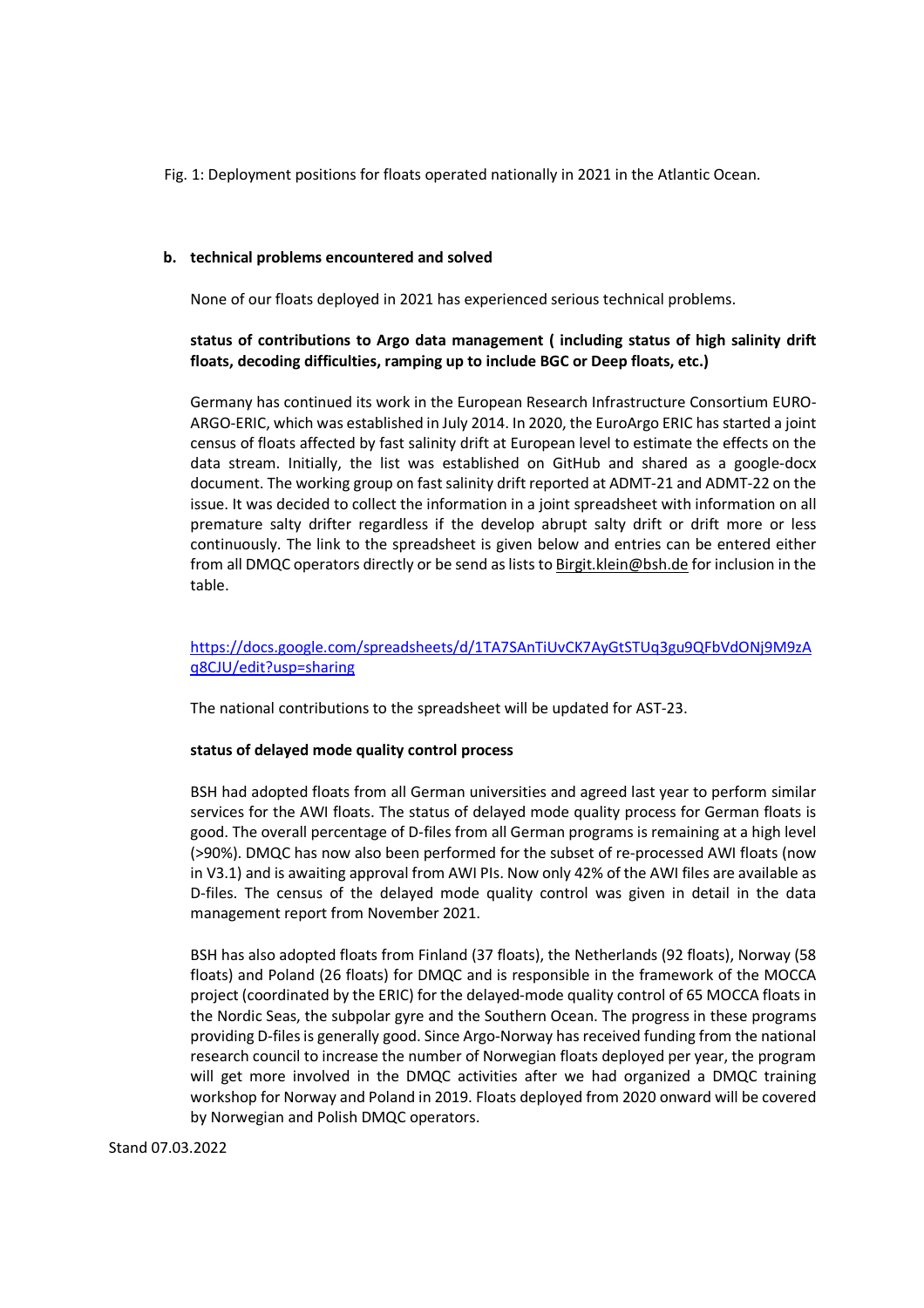### **2. Present level of and future prospects for national funding for Argo including a summary of the level of human resources devoted to Argo, and funding for sustaining the core mission and the enhancements: BGC, Deep, Spatial (Polar, equator, WBCs)**

At the moment all our national funding from the BMVI is still for core Argo only. The aim is to switch our contribution to a mix of 36 core floats, 14 deep floats and 12 BGC floats annually. The budget proposal for 2022-2026 was principally supported at BMVI level. The negotiations for the national budget are presently delayed because of the elections and both budgets for 2022 and 2023 have asked for a full implementation of the One Argo strategy and a rise in annual budget to 2.5 Mio €. A decision is now expected until April/May 2022, but due to the recent political event the situation may be changed.

The Federal Ministry of Science (BMBF) had provided considerable funding in 2020 to start the transition into the new multidisciplinary strategy. The project DArgo2025 (08/2020-12/2021) had received funding in 2020 for 20 floats, 15 of which are BGC floats and 5 core floats, but equipped with RBR CTDs. The proposal was headed by BSH with partners from the newly created BGC group (GEOMAR, ICBM and IOW). Deployments of all DArgo2025 floats have taken place in 2021 and addressed open technological questions with the data return from the floats. Some of the BGC floats carry novel sensors such as a nitrate sensors and hyperspectral sensors from the German TRIOS company. In the project C-Scope (01/2021-12/2023) additional funding has been received to promote pH measurements on floats. In 2022-2023 six floats will be upgraded with pH and  $O<sub>2</sub>$ sensors and a new sensor of  $pCO<sub>2</sub>$  will be tested.

In the context of the European Project EuroArgo-Rise the BSH has worked on a contribution for the Arctic and has developed a decision tool for selecting parameters for Ice Avoidance algorithms (ISA). Two floats from national funding were deployed in 2020 north of Svalbard, one of which was the first float to reach the Laptev Sea. Sea after nine month under the ice. Cooperation have been established with the AWI and its Arctic working group to participate in upcoming Polarstern expeditions to the High Arctic. Two more floats will be deployed in 2022 from Polarstern north of Svalbard.

For the Southern Ocean AWI has restarted its activities in float deployments including RAFOS technology. AWI will deploy 23 floats in the southern Weddell Gyre in 2022, but no long-term funding scheme is established.

Birgit Klein of the Federal Maritime and Hydrographic Agency (BSH) has continued to coordinate the national Argo Germany program and is also responsible for data management of the core floats. The BSH logistics related to technical aspects, float deployments and satellite data transmission are handled by Anja Schneehorst and Simon Tewes. Ingrid Angel Benavides and Corinna Jensen are involved in Argo in project related matters. The national BGC group established in 2020 involves three research institutes: GEOMAR, ICBM and IOW. A complete list of people involved is given below.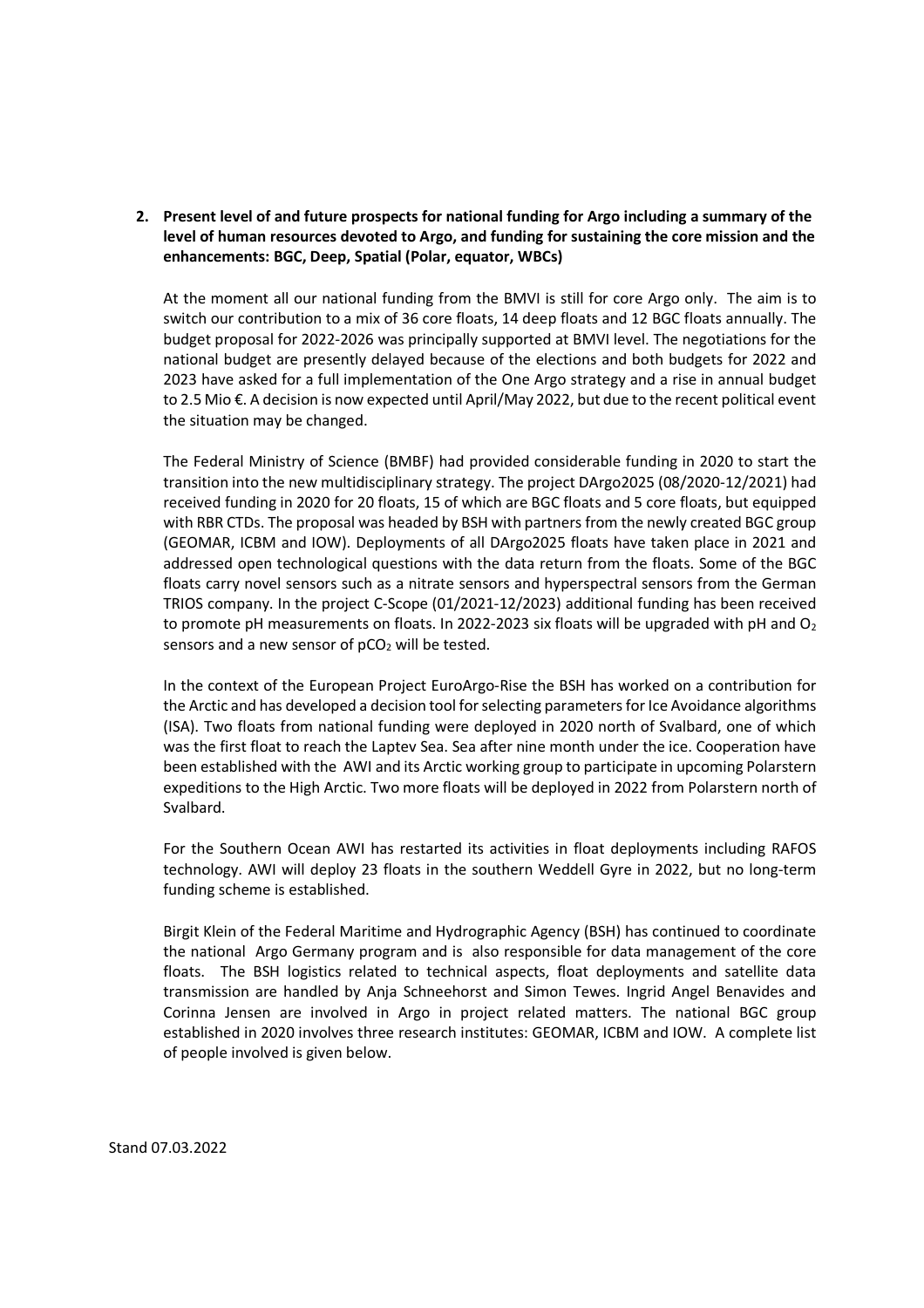The following people contribute to the logistics and data management for Argo Germany

| Name and institution             | Area of expertise                            |
|----------------------------------|----------------------------------------------|
| Ingrid Angel-Benavides (BSH)     | Research scientist (EuroArgo Rise) and       |
|                                  | related DMQC obligations                     |
| Henry Bittig (IOW)               | Research scientist (DArgo2025, C-Scope), BGC |
|                                  | group, DMQC operator (BGC sensors)           |
| Hendrik Bünger (ICBM)            | Research engineer, BGC group, DMQC           |
|                                  | operator (BGC sensors)                       |
| Corinna Jensen (BSH)             | Research scientist (DArgo2025) and related   |
|                                  | <b>DMQC</b> obligations                      |
| Birgit Klein (BSH)               | National program lead, research scientist    |
|                                  | (DArgo2025, C-Scope, EuroArgo Rise), DMQC    |
|                                  | operator (core Argo)                         |
| Arne Körtziner (GEOMAR)          | Research scientist, BGC Argo, DMQC operator  |
|                                  | (BGC sensors)                                |
| Anja Schneehorst (BSH)           | Technician, float procurement, contracting,  |
|                                  | deployment logistics and performance         |
|                                  | monitoring                                   |
| <b>Tobias Steinhoff (GEOMAR)</b> | Research scientist, BGC group, DMQC          |
|                                  | operator (BGC sensors)                       |
| Simon Tewes (BSH)                | Technician, technical support, and           |
|                                  | performance monitoring                       |
| Malin Waern (IOW)                | Research scientist, BGC group                |
| Oliver Zielinski (ICBM)          | Research scientist, BGC group                |
| Olaf Boebel (AWI)                |                                              |

# 3. **Summary of deployment plans (level of commitment, areas of float deployment, Argo missions and extensions) and other commitments to Argo (data management) for the upcoming year and beyond where possible.**

Due to a larger contribution of floats with RAFOS capability for the Southern Ocean from the AWI (23) about 72 deployments are expected in 2022 (see figure 2). 8 Floats will be BIO floats (4 from ICBM, 3 from BSH and 1 from IOW). Deployment opportunities come mostly from regular research cruises The commitment table at OceanOPS (link) has been edited based on the present plans and will be modified again when the national budget for 2022 is finally released and we can proceed with our procurements. The present number of 72 floats is based on the assumption that the raise in budget is postponed and we will remain to buy only TS floats with our regular national budget.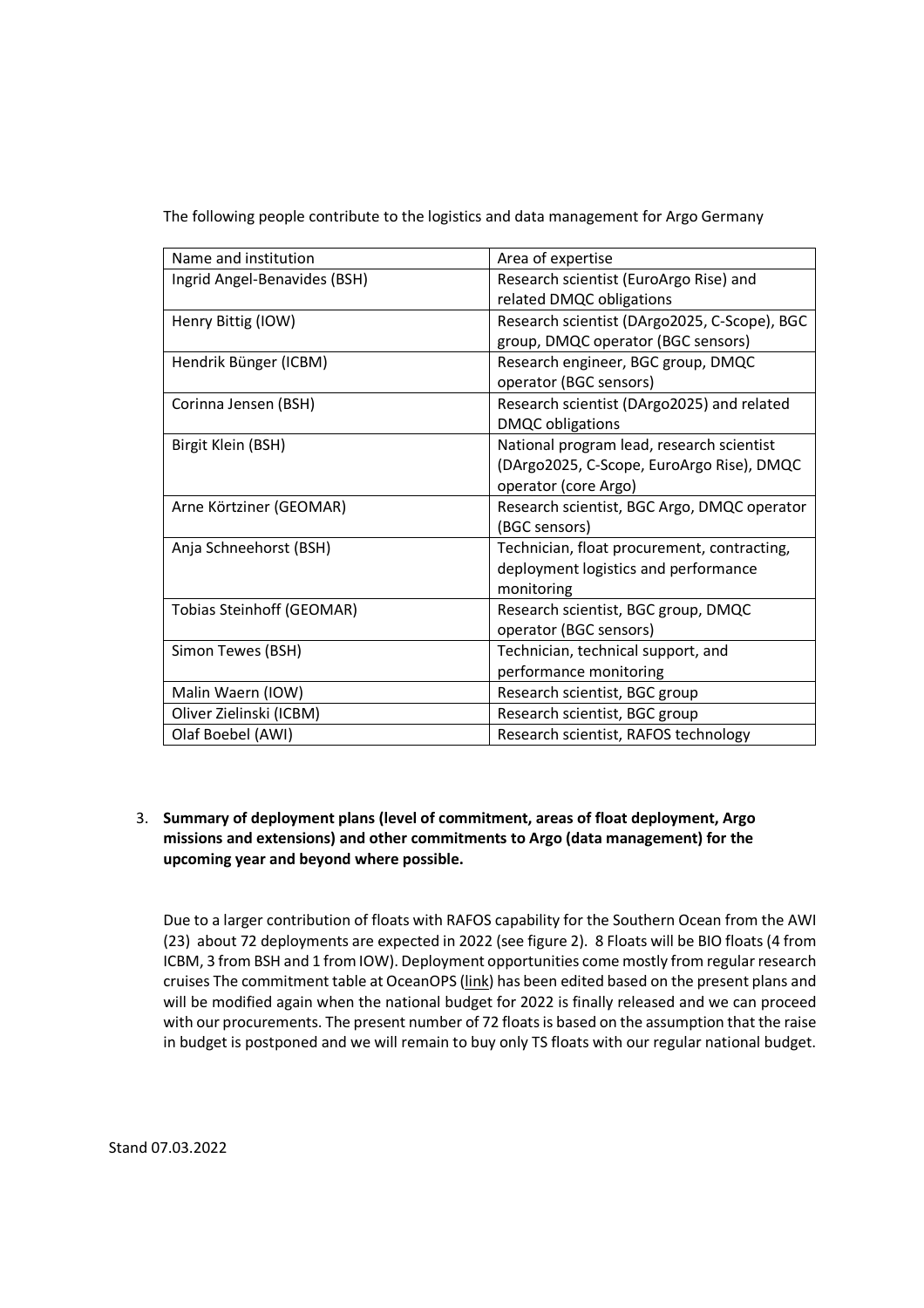

Fig. 2: Deployment positions for floats operated nationally in 2022 in the Atlantic Ocean.

| <b>GER</b>                  | 2021           |      |        |            |            |             |  |
|-----------------------------|----------------|------|--------|------------|------------|-------------|--|
|                             |                | T/S  |        |            |            |             |  |
|                             | <b>Total</b>   | Core | T/S/O2 | <b>BGC</b> | <b>Bio</b> | <b>Deep</b> |  |
| <b>Nordic Seas</b>          | $\overline{a}$ | 4    |        |            |            |             |  |
| Mediterranean Sea           |                |      |        |            |            |             |  |
| <b>Black Sea</b>            |                |      |        |            |            |             |  |
| <b>Baltic Sea/North Sea</b> | 6              |      |        |            | 6          |             |  |
| Southern Ocean              | 6              | 6    |        |            |            |             |  |
| <b>Arctic Ocean</b>         |                |      |        |            |            |             |  |
| <b>Global Ocean</b>         | 61             | 51   |        | 1          | 9          |             |  |
| Total                       | 77             | 61   |        | 1          | 15         |             |  |

Table 2: German deployments (BSH, AWI, ICBM, GEOMAR) deployments in 2021 according to area and subprogram.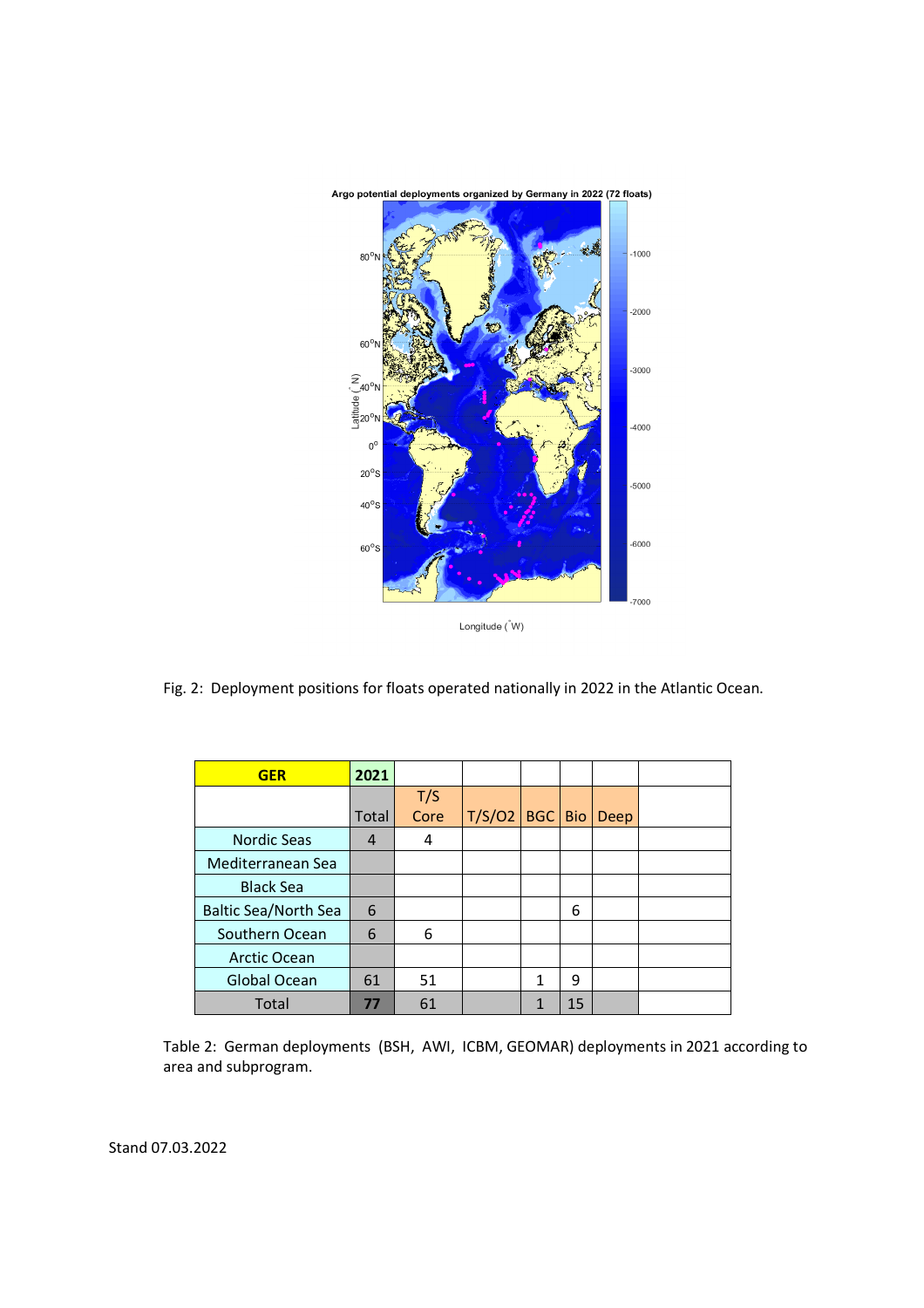The numbers in for 2022 depend on the national budget negotiations for 2022, at minimum there will be 50 core TS floats from the operational BSH budget, 23 floats from AWI in the Southern Ocean and 3 Bio-floats from the C-Scope project and 4 Bio-floats from ICBM deployments. Deployment positions are not yet determined, the 23 AWI Floats will all be deployed in the Southern Ocean and the remaining floats will go mostly to the Global Ocean.

| <b>GER</b>                  | 2022           |      |        |            |                |             |  |
|-----------------------------|----------------|------|--------|------------|----------------|-------------|--|
|                             |                | T/S  |        |            |                |             |  |
|                             | <b>Total</b>   | Core | T/S/O2 | <b>BGC</b> | <b>Bio</b>     | <b>Deep</b> |  |
| <b>Nordic Seas</b>          |                |      |        |            |                |             |  |
| Mediterranean Sea           | $\mathbf{1}$   |      |        |            | 1              |             |  |
| <b>Black Sea</b>            |                |      |        |            |                |             |  |
| <b>Baltic Sea/North Sea</b> | $\overline{2}$ |      |        |            | $\overline{2}$ |             |  |
| Southern Ocean              | 23             | 23   |        |            |                |             |  |
| <b>Arctic Ocean</b>         | 2              | 2    |        |            |                |             |  |
| Global Ocean                | 44             | 40   |        |            | 4              |             |  |
| Total                       | 72             | 65   |        |            | 7              |             |  |

Table 3: German (BSH, AWI, ICBM) deployments in 2022 according to area and subprogram.

## **4. Summary of national research and operational uses of Argo data as well as contributions to Argo Regional Centers. Please also include any links to national program Argo web pages to update links on the AST and AIC websites.**

BSH is maintaining the Argo Germany web site. We have recently moved our updated webpage to our institutional page and have added content. It provides information about the international Argo Program, German contribution to Argo, Argo array status, data access and deployment plans.

#### https://www.bsh.de/DE/THEMEN/Beobachtungssysteme/ARGO/argo\_node.html

Currently no statistics of Argo data usage are available. The German Navy uses Argo data on a regular basis for the operational support of the fleet. Their needs are communicated by a liaison officer stationed at BSH . The SeaDataNet portal uses German Argo data operationally for the Northwest European Shelf. Argo data are routinely assimilated into the GECCO reanalysis, which is used for the initialisation the decadal prediction system MiKlip. At BSH, the data are used within several projects for data interpretation in the eastern North Atlantic and the Expert Network on climate change of the BMVI.

The annual user workshop for 2021 was held as a virtual event on 18.02.2021. The meeting was well attended and provided a good forum for users to share their scientific work and methods.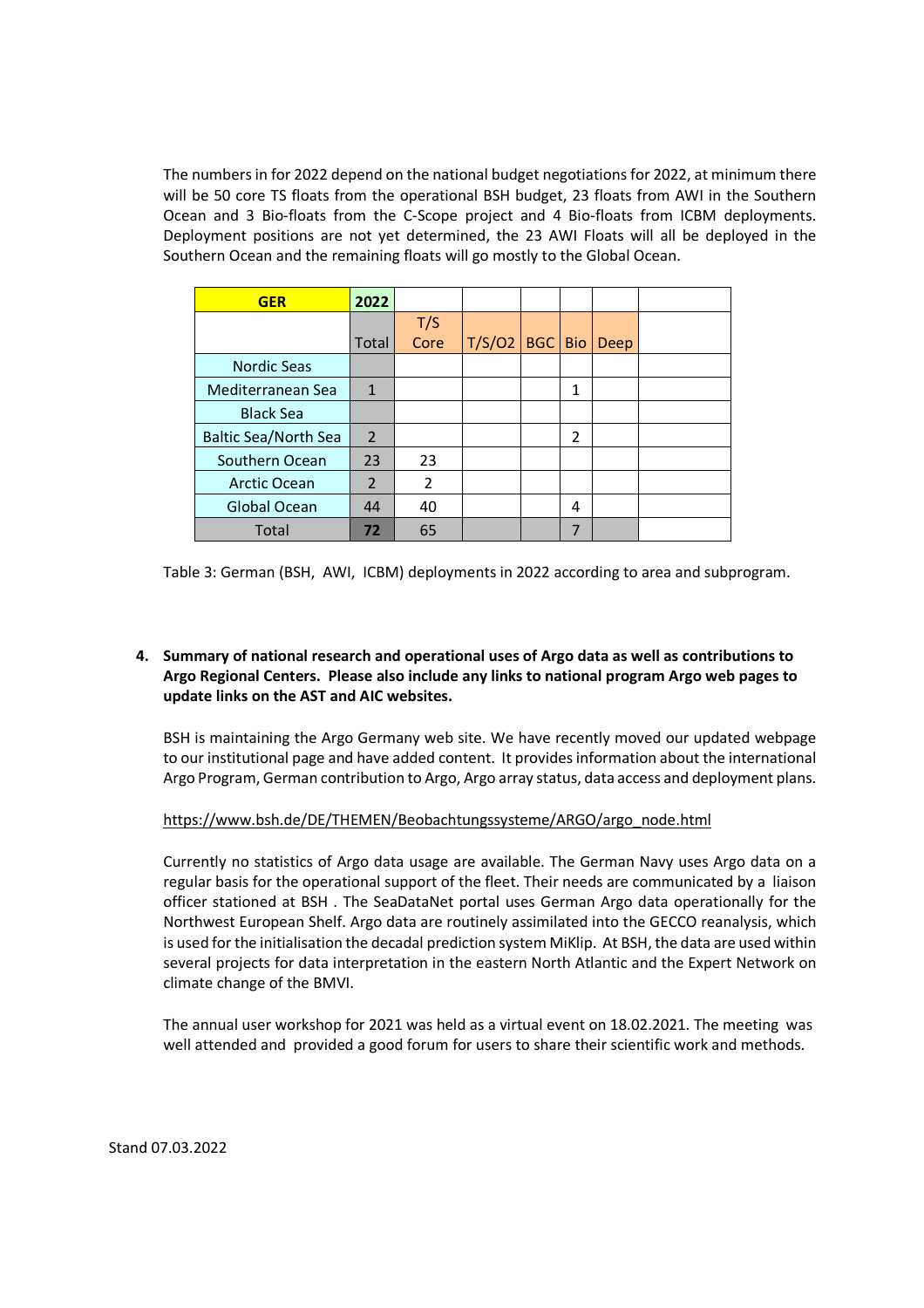

The Argo Germany User Meeting 2021 is happening right now! A very heterogeneous group of folks interested or working with #argofloats  $\ddot{\Theta}$ #DArgo2025 #bcgargo



6 Retweets 2 Zitierte Tweets 32 "Gefällt mir"-Angaben

A key aspect of the use of Argo data at BSH is to develop a data base for climate analysis to provide operational products for interpretation of local changes and data for research applications for BSH related projects (e.g. Expertennetzwerk BMVI). Argo data are being used by many researchers in Germany to improve the understanding of ocean variability (e.g. circulation, heat storage and budget, and convection), climate monitoring and application in ocean models.

Germany contributes to the NAARC and joined recently the SOARC. Researchers from German institutions have continued to contribute recent CTD data to the Argo climatology.

**5. Issues that your country wishes to be considered and resolved by the Argo Steering Team regarding the international operation of Argo. These might include tasks performed by the AIC, the coordination of activities at an international level and the performance of the Argo data system. If you have specific comments, please include them in your national report.** 

We will be in contact with our colleagues at AWI about future prospects for deployments in the high Arctic after 2022. But due to the present political situation we expect delays or cancellation of Polarstern cruises and therefore also the need to the revise plans to further test technology and software in the Nansen Basin.

The strong price increase in sensors and floats might also pose a challenge to maintain the expected number of float procurements.

Stand 07.03.2022 **6. To continue improving the quality and quantity of CTD cruise data being added to the reference database by Argo PIs, it is requested that you include any CTD station data that was taken at the time of float deployments this year. Additionally, please list CTD data (calibrated with bottle data) taken by your country in the past year that may be added to the reference database. These cruises could be ones designated for Argo calibration purposes only or could**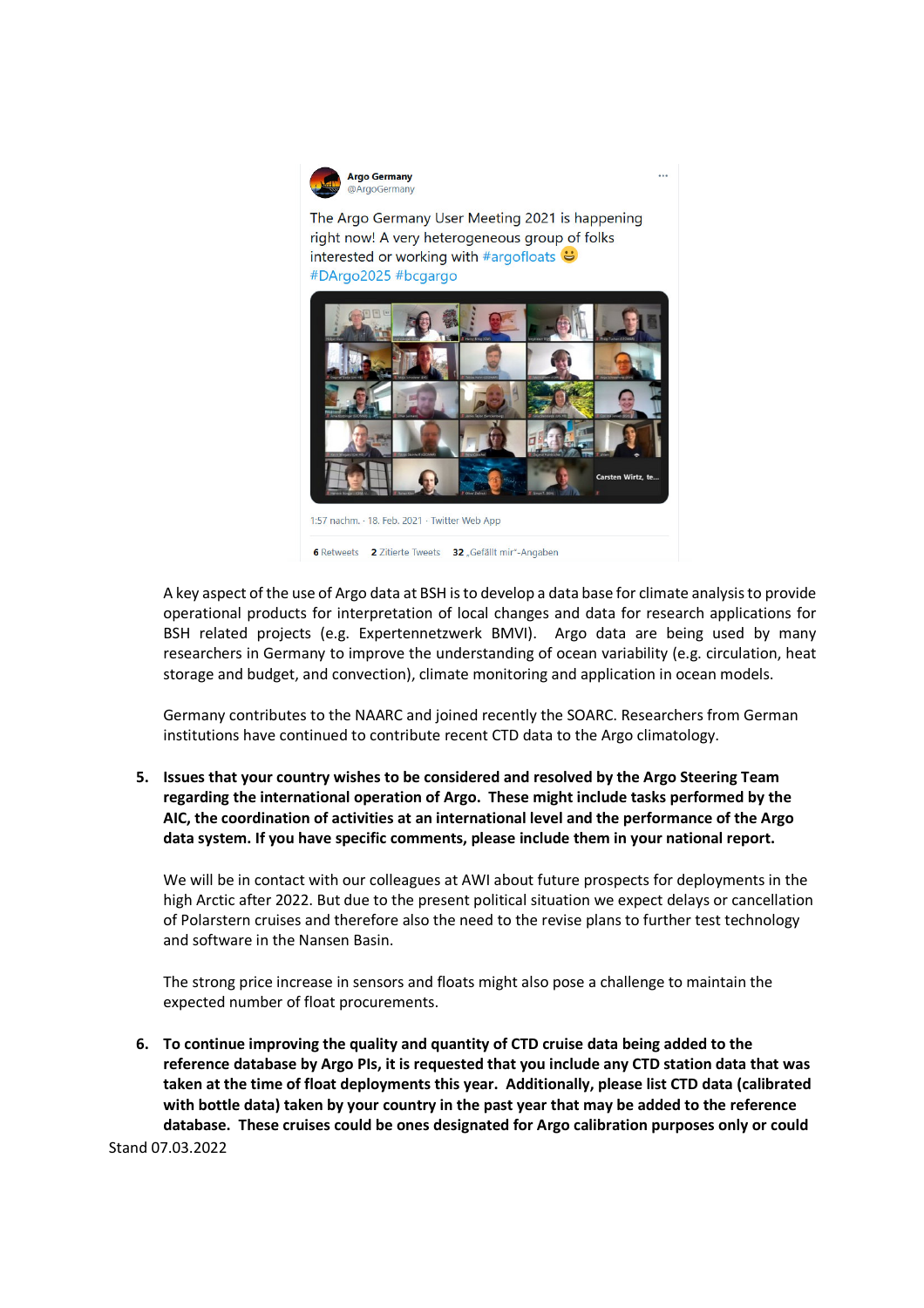#### **be cruises that are open to the public. To help CCHDO track down this data, please list the dates of the cruise and the PI to contact about the data.**

BSH regularly ask PIs from our deployment cruises to provide us with any CTD profiles recorded after float deployments for calibration and comparison. These data are shared with Coriolis. In addition, we have collected new reference data for the Arctic and will perform quality checks on the soon to be released in the next update of the global CTD reference data base.

**7. Keeping the Argo bibliography ( Bibliography | Argo (ucsd.edu)) up to date and accurate is an important part of the Argo website. This document helps demonstrate the value of Argo and can possibly help countries when applying for continued Argo funding. To help me with this effort, please include a list of all papers published by scientists within your country in the past year using Argo data, including non-English publications. There is also the thesis citation list (Thesis Citations | Argo (ucsd.edu)). If you know of any doctorate theses published in your country that are missing from the list, please let me know. Finally, if you haven't already sent me a list of Argo PIs in your country, please do so to help improve the statistics on how many papers are published including an Argo PI vs no Argo PIs.** 

Roemmich, D., L. Talley, N. Zilberman, E. Osborne, K. S. Johnson, L. Barbero, **H. C. Bittig**, N. Briggs, A. J. Fassbender, G. C. Johnson, B. A. King, E. McDonagh, S. Purkey, S. Riser, T. Suga, Y. Takeshita, V. Thierry and S. Wijffels (2021). The technological, scientific, and sociological revolution of global subsurface ocean observing. Oceanography 34: 2-8, doi: 10.5670/oceanog.2021.supplement.02

A. Jemai, H. Bünger, R. Henkel, D. Voß, J. Wollschläger and O. Zielinski, "Hyperspectral underwater light field sensing onboard BGC-Argo Floats", OCEANS 2021: San Diego – Porto, 2021, pp. 1-8, doi: 10.23919/OCEANS44145.2021.9705770. (https://doi.org/10.23919/OCEANS44145.2021.9705770)

Jemai A, Wollschläger J, Voß D and Zielinski O (2021) Radiometry on Argo Floats: From the Multispectral State-of-the-Art on the Step to Hyperspectral Technology. Front. Mar. Sci. 8:676537. doi: 10.3389/fmars.2021.676537 (https://doi.org/10.3389/fmars.2021.676537)

#### **8. How has COVID-19 impacted your National Program's ability to implement Argo in the past year? This can include impacts on deployments, procurements, data processing, budgets, etc.**

Deployments in 2021 were still affected by COVID but not as strongly in as in 2020. Fortunately, budgets were not affected since the procurements could be finished in time in 2021 and floats were stored in our warehouse or at partner's premises.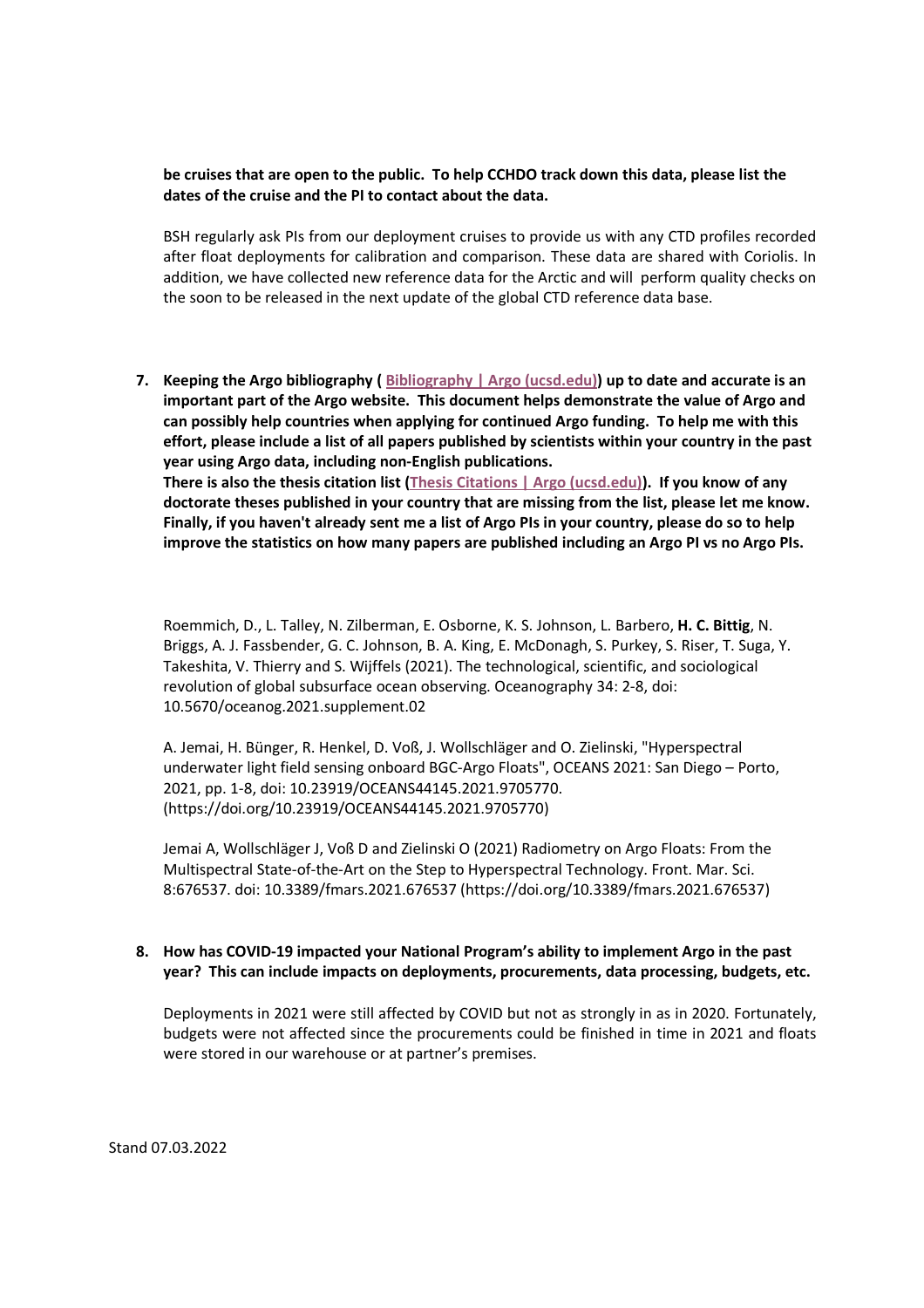**Argo is still interested in piloting the RBR CTD. Does your National Program have any deployment plans for RBR floats in the next couple years? If so, please indicate how many floats will you be buying in 2021 and 2022 (if known) and where they might be deployed.** 

BSH has deployed a small ensemble of 5 RBR CTDs together with 5 SBE CTDs in January 2021 in the North Atlantic (Fig. 3 and 4) in the framework of the DArgo2025 project. The 10 floats were deployed in an eddy to minimize dispersion and had been reporting at a two-day cycle for the early cycles. The analysis of the data has been carried out during 2021 and made use of the reference data collected during the cruise to calibrate the pressure dependence of the RBR conductivity cell. The coherence of the swarm appears very good (Fig.5) and until February 2022 most of the floats from the swarm still remain in its vicinity and show a fresh bias compared to climatology. It is planned to perform a similar experiment in fall of 2002 and buy at least 5 RBR CTDs.



Fig.3: Deployment of Arvor floats equipped with RBR and SBE CTDs in January 2021 on RV Sonne cruise SO280.